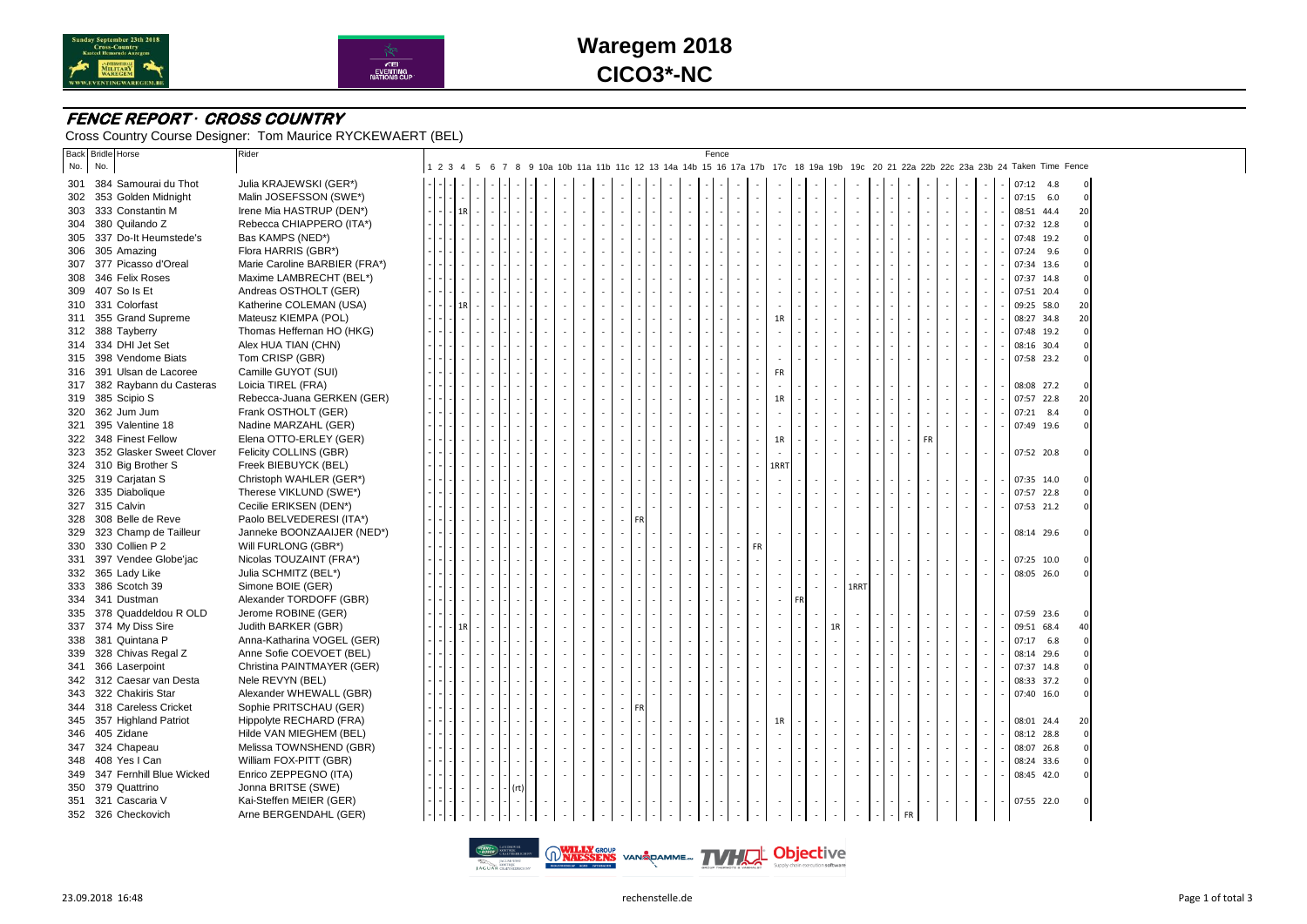



# **Waregem 2018 CICO3\*-NC**

### **FENCE REPORT** *·* **CROSS COUNTRY**

Cross Country Course Designer: Tom Maurice RYCKEWAERT (BEL)

|     | <b>Back Bridle Horse</b>       | Rider                           |                 |                               |             |                |                     |                                       |             |             |                         |                                       |             |                     | Fence         |                |              |                  |                                     |                     |                |                          |              |                                    |                          |                |                          |                     |                         |                                                                                                                                    |    |  |
|-----|--------------------------------|---------------------------------|-----------------|-------------------------------|-------------|----------------|---------------------|---------------------------------------|-------------|-------------|-------------------------|---------------------------------------|-------------|---------------------|---------------|----------------|--------------|------------------|-------------------------------------|---------------------|----------------|--------------------------|--------------|------------------------------------|--------------------------|----------------|--------------------------|---------------------|-------------------------|------------------------------------------------------------------------------------------------------------------------------------|----|--|
| No. | No.                            |                                 |                 |                               |             |                |                     |                                       |             |             |                         |                                       |             |                     |               |                |              |                  |                                     |                     |                |                          |              |                                    |                          |                |                          |                     |                         | 1 2 3 4 5 6 7 8 9 10a 10b 11a 11b 11c 12 13 14a 14b 15 16 17a 17b 17c 18 19a 19b 19c 20 21 22a 22b 22c 23a 23b 24 Taken Time Fence |    |  |
|     | 354 403 Willunga               | Kevin MCNAB (AUS)               |                 |                               |             |                |                     |                                       |             |             |                         |                                       |             |                     |               |                |              |                  |                                     |                     |                |                          |              |                                    |                          |                |                          |                     | 08:10 28.0              |                                                                                                                                    |    |  |
|     | 356 313 Caffè e latte          | Aistis VITKAUSKAS (LTU)         |                 |                               |             |                |                     |                                       |             |             |                         |                                       |             |                     |               |                |              | 1R               |                                     |                     | ×              |                          |              | $\sim$<br>×                        | $\sim$                   | $\sim$         | $\sim$                   |                     | 08:04 25.6              |                                                                                                                                    | 20 |  |
|     | 357 306 Amiro Sky              | Bruce HASKELL (NZL)             |                 |                               |             |                |                     |                                       |             |             |                         |                                       |             |                     |               |                |              | 1R               |                                     |                     |                |                          |              |                                    |                          |                |                          |                     | 08:13 29.2              |                                                                                                                                    | 20 |  |
|     | 358 358 Hopper ten Hunsel      | Kris VERVAECKE (BEL)            |                 | FH.                           |             |                |                     |                                       |             |             |                         |                                       |             |                     |               |                |              |                  |                                     |                     |                |                          |              |                                    |                          |                |                          |                     |                         |                                                                                                                                    |    |  |
|     | 359 389 Tenareze               | Harry MEADE (GBR)               |                 |                               |             |                |                     |                                       |             |             |                         |                                       |             |                     |               |                |              |                  |                                     |                     |                |                          |              |                                    | $\overline{\phantom{a}}$ |                | $\overline{\phantom{a}}$ |                     | 07:35 14.0              |                                                                                                                                    |    |  |
|     | 360 372 Montina 4              | Nils TREBBE (GER)               |                 |                               |             |                |                     |                                       |             |             |                         |                                       |             |                     |               |                |              | $\sim$           |                                     |                     |                |                          |              |                                    |                          |                | $\sim$                   |                     | 07:58 23.2              |                                                                                                                                    |    |  |
| 361 | 360 Ito van het Panishof       | Sarah VANDENZAVEL (BEL)         |                 |                               |             |                |                     |                                       |             |             |                         |                                       |             |                     |               |                |              |                  |                                     |                     |                |                          |              |                                    | ×,                       |                | $\sim$                   |                     | 08:18 31.2              |                                                                                                                                    |    |  |
|     | 364 329 Coldplay               | Timothy DENUTTE (BEL)           |                 |                               |             |                |                     |                                       |             |             |                         |                                       |             |                     |               |                |              |                  |                                     |                     |                |                          |              |                                    |                          |                | ٠                        |                     | 08:22 32.8              |                                                                                                                                    |    |  |
|     | 365 375 Palma Belmaniere       | Alix CROUIN (FRA)               |                 |                               |             |                |                     |                                       |             |             |                         |                                       |             |                     |               |                |              |                  |                                     |                     |                |                          |              |                                    |                          |                | $\epsilon$               |                     | 08:01 24.4              |                                                                                                                                    |    |  |
|     | 366 351 Gargantua              | Anita CALAFIORE (ITA)           |                 | 1R                            |             |                |                     |                                       |             |             |                         |                                       |             |                     |               |                |              |                  |                                     |                     | 1R             |                          |              |                                    |                          |                | $\sim$                   |                     | 09:23 57.2              |                                                                                                                                    |    |  |
| 368 | 349 FischerGreenline           | Michael JUNG (GER*)             |                 |                               |             |                |                     |                                       |             |             |                         |                                       |             |                     |               |                |              |                  |                                     |                     |                |                          |              |                                    |                          |                |                          |                     | 08:37 38.8              |                                                                                                                                    |    |  |
|     | 369 327 Chippieh               | Ebba ADNERVIK (SWE*)            |                 |                               |             |                |                     |                                       |             |             |                         |                                       |             |                     |               |                |              |                  |                                     |                     |                |                          |              |                                    | ÷.                       |                | ×                        |                     | 08:34 37.6              |                                                                                                                                    |    |  |
|     | 370 336 Diva de Vision         | Vivan Mary RYSLINGE (DEN*)      |                 |                               |             |                |                     |                                       |             |             |                         |                                       |             |                     |               |                |              |                  |                                     |                     | 1R             |                          |              | 1R                                 |                          |                |                          |                     | 08:40 40.0              |                                                                                                                                    | 40 |  |
|     | 371 401 Waldo                  | Andrea DOCIMO (ITA*)            |                 |                               |             |                |                     |                                       |             |             |                         |                                       |             |                     |               |                |              |                  |                                     |                     |                |                          |              |                                    | ÷.                       |                | $\epsilon$               |                     | 08:43 41.2              |                                                                                                                                    |    |  |
|     | 372 325 Chapeau Spirit         | Jordy WILKEN (NED*)             |                 |                               |             |                |                     |                                       |             |             |                         |                                       |             |                     |               |                |              |                  |                                     |                     |                |                          |              |                                    |                          |                | $\sim$                   |                     | 08:05 26.0              |                                                                                                                                    |    |  |
|     | 373 307 Artistiek              | Camilla (Millie) DUMAS (GBR*)   |                 |                               |             |                |                     |                                       |             |             |                         |                                       |             |                     |               |                |              |                  |                                     |                     |                |                          |              |                                    |                          |                | $\sim$                   |                     | 07:42 16.8              |                                                                                                                                    |    |  |
|     | 374 390 Trompe l'Oeil d'Emery  | Alexis GOURY (FRA*)             |                 |                               |             |                |                     |                                       |             |             |                         |                                       |             |                     |               |                |              |                  |                                     |                     |                |                          |              |                                    |                          |                |                          |                     | 07:27 10.8              |                                                                                                                                    |    |  |
|     | 375 340 Ducati van den Overdam | Lara DE LIEDEKERKE-MEIER (BEL*) |                 |                               |             |                |                     |                                       |             |             |                         |                                       |             |                     |               |                |              |                  |                                     |                     |                |                          |              |                                    |                          |                |                          |                     | 07:41 16.4              |                                                                                                                                    |    |  |
|     | 376 356 High Kingdom           | Zara TINDALL (GBR)              |                 |                               |             |                |                     |                                       |             |             |                         |                                       |             |                     |               |                |              |                  |                                     |                     |                |                          |              |                                    | ٠                        |                | $\epsilon$               |                     | 07:24 9.6               |                                                                                                                                    |    |  |
|     | 378 404 Wont Wait              | Clara LOISEAU (FRA)             |                 |                               |             |                |                     |                                       |             |             |                         |                                       |             |                     |               |                |              |                  |                                     |                     |                |                          |              |                                    |                          |                |                          |                     | 07:27 10.8              |                                                                                                                                    |    |  |
|     | 379 344 Fazamur                | Joris VANSPRINGEL (BEL)         |                 |                               |             |                |                     |                                       |             | ×.          |                         |                                       |             |                     |               |                |              |                  |                                     |                     |                |                          |              |                                    | ×.                       |                | $\sim$                   |                     | 08:35 38.0              |                                                                                                                                    |    |  |
|     | 380 387 Strategik Wing         | Sabrina ASSIRELLI (ITA)         |                 | FH                            |             |                |                     |                                       |             |             |                         |                                       |             |                     |               |                |              |                  |                                     |                     |                |                          |              |                                    |                          |                |                          |                     |                         |                                                                                                                                    |    |  |
|     | 381 345 Feldale Mouse          | Isabel ENGLISH (AUS)            |                 |                               |             |                |                     |                                       |             |             |                         |                                       |             |                     |               |                |              |                  |                                     |                     |                |                          |              |                                    | ٠                        |                | $\epsilon$               |                     | 07:54 21.6              |                                                                                                                                    |    |  |
|     | 383 369 Little Fire            | William FOX-PITT (GBR)          |                 |                               |             |                |                     |                                       |             |             |                         |                                       |             |                     |               |                |              |                  |                                     |                     |                |                          |              |                                    |                          |                |                          |                     | 08:10 28.0              |                                                                                                                                    |    |  |
|     | 384 339 Down To The Wire       | Arne BERGENDAHL (GER)           |                 |                               |             |                |                     |                                       |             |             |                         |                                       |             |                     |               |                |              |                  |                                     |                     |                |                          |              |                                    |                          |                |                          |                     | 07:29 11.6              |                                                                                                                                    |    |  |
|     | 386 338 Don Quidam             | Kevin MCNAB (AUS)               |                 |                               |             |                |                     |                                       |             |             |                         |                                       |             |                     |               |                |              | $\sim$           |                                     |                     |                |                          |              | FH<br>$\overline{\phantom{a}}$     |                          |                |                          |                     |                         |                                                                                                                                    |    |  |
| 387 | 304 Amande de B'Néville        | Julia KRAJEWSKI (GER)           |                 |                               |             |                |                     |                                       |             |             |                         |                                       |             |                     |               |                |              |                  |                                     |                     |                |                          |              |                                    |                          |                |                          |                     | 07:37 14.8              |                                                                                                                                    |    |  |
|     | 388 343 Eboli                  | Nicolas TOUZAINT (FRA)          |                 |                               |             |                |                     |                                       |             |             |                         |                                       |             |                     |               |                |              |                  |                                     |                     |                |                          |              |                                    |                          |                | ×.                       |                     | 07:29 11.6              |                                                                                                                                    |    |  |
|     | 389 359 Ignatz 22              | Christoph WAHLER (GER)          |                 |                               |             |                |                     |                                       |             |             |                         |                                       |             |                     |               |                |              | 1R               |                                     |                     | 1R             |                          |              |                                    |                          |                | $\sim$                   |                     | 08:33 37.2              |                                                                                                                                    | 40 |  |
|     | 390 302 Agaton V               | Malin JOSEFSSON (SWE)           |                 |                               |             |                |                     |                                       |             |             |                         |                                       |             |                     |               |                |              |                  |                                     |                     |                |                          |              |                                    | ×.                       |                | $\sim$                   |                     | 08:13 29.2              |                                                                                                                                    |    |  |
|     | 391 393 Union Libre Fly        | Marie Caroline BARBIER (FRA)    |                 |                               |             |                |                     |                                       |             |             |                         |                                       |             |                     |               |                |              | 1R               |                                     |                     |                |                          |              |                                    |                          |                |                          |                     | 08:04 25.6              |                                                                                                                                    | 20 |  |
|     | 393 367 Lennox 364             | Michael JUNG (GER)              |                 |                               |             |                |                     |                                       |             |             |                         |                                       |             |                     |               |                |              |                  |                                     |                     |                |                          |              |                                    |                          |                |                          |                     | 08:10 28.0              |                                                                                                                                    |    |  |
| 394 | 354 Grand Prix IWEST           | Julia MESTERN (GER*)            |                 |                               |             |                | FR                  |                                       |             |             |                         |                                       |             |                     |               |                |              |                  |                                     |                     |                |                          |              |                                    |                          |                |                          |                     |                         |                                                                                                                                    |    |  |
|     | 395 316 Candy Girl             | Anna NILSSON (SWE*)             |                 |                               |             |                |                     |                                       |             |             |                         |                                       |             |                     |               |                |              |                  |                                     |                     |                |                          |              | 1R                                 |                          |                | $\sim$                   |                     | 07:50 20.0              |                                                                                                                                    | 20 |  |
|     | 396 350 Frankie                | Peter T. FLARUP (DEN*)          |                 |                               |             |                |                     |                                       |             |             |                         |                                       |             |                     |               | $\sim$         |              | ×.               |                                     |                     |                |                          |              |                                    | ÷.                       | $\sim$         | $\sim$                   |                     | 07:52 20.8              |                                                                                                                                    |    |  |
| 397 | 383 Rocco II                   | Federico RISO (ITA*)            |                 |                               |             |                |                     |                                       |             |             | <b>FR</b>               |                                       |             |                     |               |                |              |                  |                                     |                     |                |                          |              |                                    |                          |                |                          |                     |                         |                                                                                                                                    |    |  |
|     | 398 311 Brent                  | Joyce VAN DE KUILEN (NED*)      |                 |                               |             |                |                     |                                       |             |             |                         |                                       |             |                     |               |                |              |                  |                                     |                     |                |                          |              |                                    |                          |                |                          |                     | 07:41 16.4              |                                                                                                                                    |    |  |
|     | 399 396 Valentino V            | Sarah BULLIMORE (GBR*)          |                 |                               |             |                |                     |                                       |             |             |                         |                                       |             |                     |               |                |              |                  |                                     |                     |                |                          |              |                                    |                          |                |                          |                     | 07:24                   | 9.6                                                                                                                                |    |  |
|     | 400 303 Alertamalib'Or         | Astier NICOLAS (FRA*)           |                 |                               |             |                |                     |                                       |             |             |                         |                                       |             |                     |               |                |              | $\sim$           |                                     |                     | $\sim$         |                          |              |                                    |                          |                |                          |                     | 07:22 8.8               |                                                                                                                                    |    |  |
|     |                                | Karin DONCKERS (BEL*)           |                 |                               |             |                |                     |                                       |             |             |                         |                                       |             |                     |               |                |              |                  |                                     |                     |                |                          |              |                                    |                          |                |                          |                     |                         |                                                                                                                                    |    |  |
|     | 401 361 Jalapeno               |                                 |                 |                               |             |                |                     |                                       |             |             |                         |                                       |             |                     |               |                |              |                  |                                     |                     |                |                          |              |                                    |                          |                |                          |                     |                         |                                                                                                                                    |    |  |
|     | Total number of 1 refusal      |                                 | $0$ 0 0 3       | $\mathbf 1$<br>0 <sup>1</sup> | 0           |                | $\mathsf{O}\xspace$ | $\overline{0}$<br>$\Omega$            | $\mathbf 0$ | $\mathbf 0$ | $\mathbf 0$             | 0<br>$\circ$                          | $\mathbf 0$ | $\mathsf 0$         | 0             | $\mathbf 0$    | $\mathbf 0$  | $\boldsymbol{9}$ | $\mathbf 0$<br>$\mathbf 0$          | $\mathbf{1}$        | $\overline{4}$ |                          | $\mathsf 0$  | $\mathbf 0$<br>$\overline{2}$      | $\mathsf 0$              | $\mathbf 0$    | $\overline{0}$           | $\mathbf 0$         | 20                      |                                                                                                                                    |    |  |
|     | Total number of rider falls    |                                 | $0$ $0$ $0$ $0$ | 0 <sub>0</sub><br>$\mathsf 0$ | $\mathbf 0$ |                | $\mathbf{1}$        | $\overline{0}$<br>$\mathsf 0$         | $\mathsf 0$ | 0           | $\overline{\mathbf{3}}$ | $\vert$ 1<br>$\mathsf 0$              | $\mathbf 0$ | $\mathbf 0$         | $\mathsf 0$   | $\mathbf 0$    | $\mathbf{1}$ | $\mathbf{1}$     | $\mathbf{1}$<br>$\mathsf 0$         | $\mathsf 0$         | $\mathsf 0$    | $\mathbf 0$              | $\mathsf 0$  | $\mathbf 1$<br>$\mathbf{1}$        | $\mathsf 0$              | $\mathbf{0}$   | $\overline{0}$           | $\mathsf{O}\xspace$ | 10                      |                                                                                                                                    |    |  |
|     | Total number of horse falls    |                                 | 000000          | 2 <sub>0</sub>                | $\mathbf 0$ | οI             | $\mathbf 0$         | $\overline{0}$<br>$\mathsf{O}\xspace$ | $\mathsf 0$ | $\mathsf 0$ | $\mathbf 0$             | $\mathsf 0$<br>$\overline{0}$         | $\mathbf 0$ | $\mathsf{O}\xspace$ | $\mathfrak o$ | $\mathbf 0$    | $\mathsf 0$  | $\mathsf 0$      | $\mathsf{o}\,$<br>$\mathsf 0$       | $\mathsf{O}\xspace$ | $\mathsf 0$    | $\mathbf{0}$             | $\mathbf{0}$ | $\mathbf 0$<br>$\mathbf{1}$        | $\mathsf 0$              | $\mathbf 0$    | $\mathbf{0}$             | $\mathbf{0}$        | $\overline{\mathbf{3}}$ |                                                                                                                                    |    |  |
|     | Total number of retirements    |                                 | 000000          | 0 <sub>0</sub>                | 1           | оΙ             | $\mathsf 0$         | $\overline{0}$<br>$\mathsf{o}$        | $\mathbf 0$ | $\mathsf 0$ | $\mathbf 0$             | $\mathsf{O}\xspace$<br>$\overline{0}$ | $\mathbf 0$ | $\mathsf 0$         | $\mathbf 0$   | $\mathbf 0$    | $\mathsf 0$  | 1                | $\mathbf{0}$<br>$\mathsf{O}\xspace$ | $\mathsf 0$         | $\mathbf{1}$   | 0                        | $\mathbf 0$  | $\mathsf 0$<br>$\mathsf{O}\xspace$ | $\mathsf 0$              | $\mathbf 0$    | $\mathbf{0}$             | $\circ$             | $\overline{\mathbf{3}}$ |                                                                                                                                    |    |  |
|     | Total number of eliminations   |                                 | 00000           |                               | 200         | $\overline{0}$ | 1                   | $\mathbf 0$<br>$\circ$                | $\mathsf 0$ | $\mathbf 0$ | $3 \mid 1$              | $\mathbf 0$                           |             | $0 \quad 0$         | $\mathbf 0$   | $\overline{0}$ | 1            | $\mathbf{1}$     | $1 \mid$<br>$\mathbf 0$             | $\mathbf 0$         | $\mathsf 0$    | $\overline{\phantom{0}}$ | $\mathbf{0}$ | 1<br>$\overline{2}$                | $\circ$                  | $\overline{0}$ | $\circ$                  | $\circ$             | 13                      |                                                                                                                                    |    |  |

88 Competitors, 59 clear Technical Delegate: Mathias OTTO-ERLEY (GER)